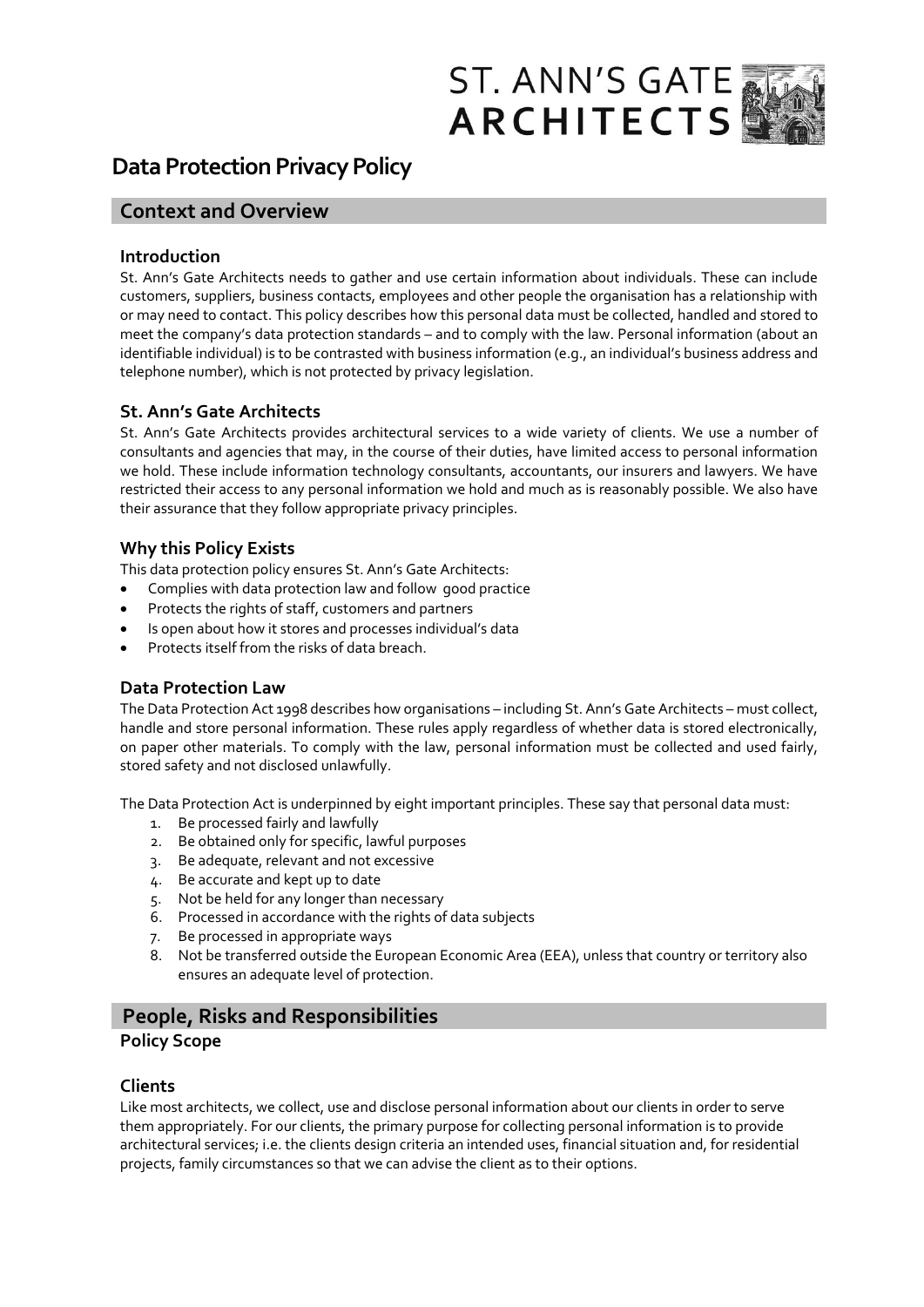St. Ann's Gate Architects might also collect personal information from third parties (e.g. neighbours) about a clients architectural plans so that we can ascertain how the third parties views affect our clients architectural options.

It would be rare for us to collect any personal information without the client's express consent, but this might occur in a case of (e.g. a family member who appears to be aware of the project contacts us to provide additional information)

#### **Members of the General Public**

For members of the general public, our primary purpose for collecting personal information is to gather and review information that is relevant to an architectural issue affecting our clients (e.g. If they would object to a project). Thus, the personal information is usually incidental to our providing advice to our client. Normally this would be done with the consent of the individual.

Another primary purpose for collecting personal information about members of the general public is to provide notice of special events (e.g. a seminar or conference) or two make them aware of architectural services provided by our practice. For example, while we try to collect work contact information where possible we might collect home addresses, phone numbers and email addresses. We try to obtain consent before collecting any such personal information, but where this is not, for any reason, possible we will upon request remove any personal information from our distribution list.

On our website, we only collect, with the exception of cookies, the personal information of visitor to the site provides and only use that information for the purpose for which it has been provided to us (e.g. to respond to an email message, etc). Cookies are only used to help visitors navigate our website and are not you to monitor them.

#### **Contract Staff, Students and Volunteers**

For people who are contracted to do work for us (e.g. temporary staff, subcontractors, students etc), our primary purpose for collecting personal information is to ensure we can contact them in the future (e.g.for new assignments) and for necessary work related communication (e.g. sending out pay cheques, etc). Examples of the type of personal information we collect for those purposes include home addresses and telephone numbers and performance information for a review or reference letter. It is rare for us to collect such information without prior consent, but it might happen in the case of a health emergency or to investigate a possible breach of law.

#### **Contractors and Suppliers**

St. Ann's Gate Architects collect personal information about contractors and other suppliers and their staff to assist us in assessing their performance, both for a specific project and in respect of future projects. We may share this information in a reciprocal way with other architects and construction contacts. Often this information is collected with consent as part of a written or verbal contract with the organisations involved. Sometimes the exceptions for collecting personal information without consent relating to publicly available information, breach of agreement and contravention of the law apply. Sometimes the information is business, not personal information.

#### **Third Party Opinions**

When we are retained to provide an opinion about the work of another architect or related professional, our primary purpose for collecting such information is to gather the necessary information to express a sound opinion for our client. In such circumstances, we may act without the consent of the subject of the third-party opinion because we are inquiring into an apparent breach of law or an agreement and obtaining consent would compromise the investigation.

#### **Related and Secondary Purposes for Collecting Personal Information**

Like most organisations, we also collect, use and disclose information for purposes related to or secondary to our primary purposes. The most common examples of are related and secondary purposes are as follows:

- To invoice clients for services or to collect unpaid accounts
- To advise clients and others of new developments in architecture for example a newsletter sent to a home email of a client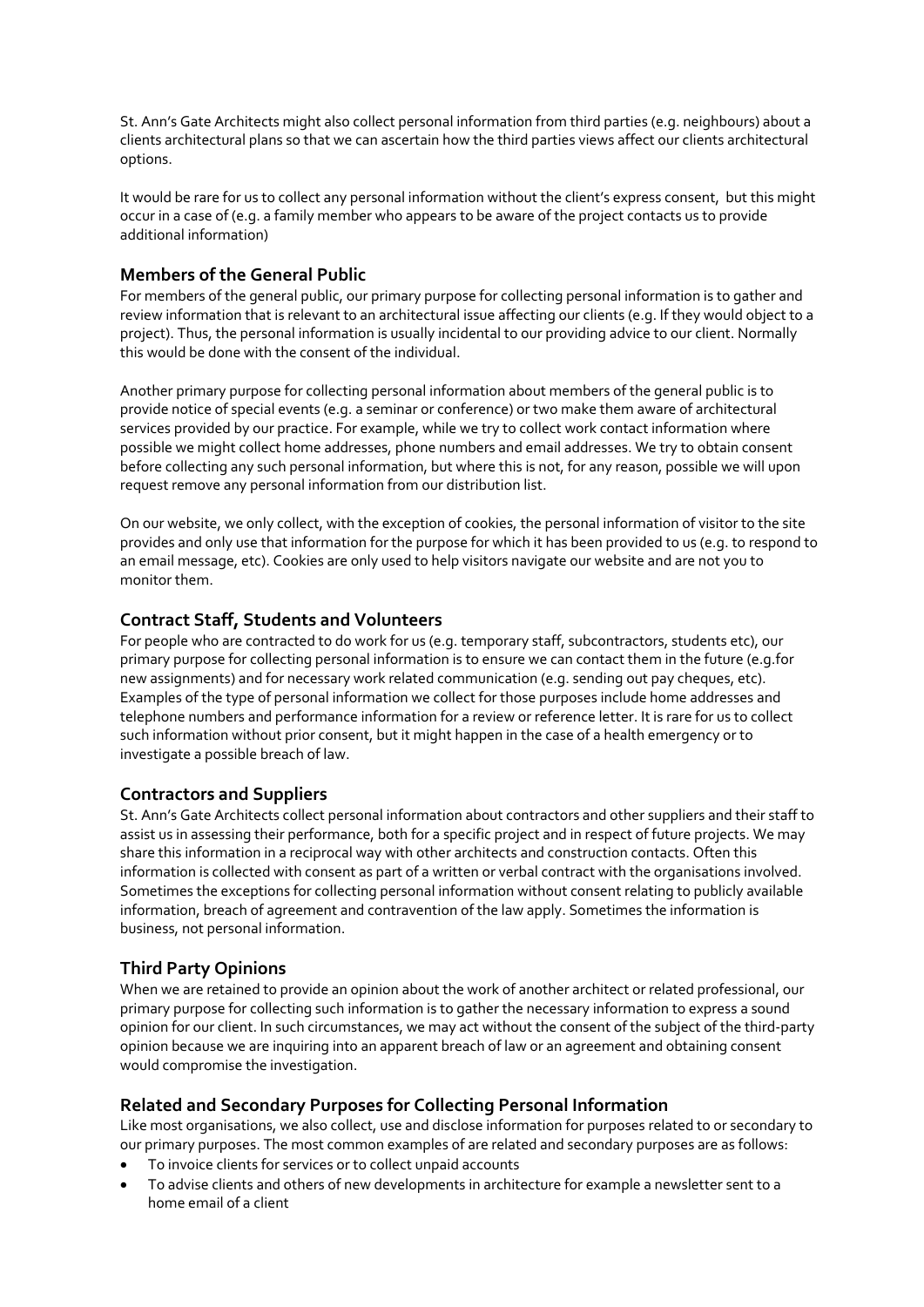- To advise clients and others of a specific event such as a seminar or reception
- Our practice reviews client and other files for the purpose of ensuring that we provide high quality services, including assessing the performance of our partners and staff. In addition, external consultants may on our behalf do audits and quality reviews of our practice, including reviewing client files and interviewing our staff.

Architects are regulated by the Architects Regulation Board who may inspect our records and interview our staff as part of its regulatory activities in the public interest. In addition, as professionals, we will report serious misconduct, incompetence or incapability of other practitioners, whether they belong to other organisations or our own. Our practice believes that it should report information suggesting serious illegal behaviour to the authorities. These reports could include personal information about our clients, or other individuals, to support the concern, although we try to keep this disclosure to a minimum. External regulators have their own strict privacy obligations. Also, like all organisations, various government agencies have the authority to review our files an interview our staff as part of their mandates. In these circumstances, we may consult with professionals for example lawyers, and accountants he will investigate the matter and report back to us.

Clients or other individuals we deal with may have questions about the services they receive/d. We also provide ongoing services for many of our clients over a period of months or years for which previous records are helpful. We retain our client information for a minimum of seven years after the last contact to enable us to respond to questions and provide these services.

You can choose not to be part of some of these related or secondary purposes. We do not, however, have any control over some of these related or secondary purposes (e.g. external regulation).

#### **Data Protection Risks**

This policy helps to protect St. Ann's Gate Architects from some very real data security risks, including:

- **Breaches of confidentiality.** For instance, information being given out inappropriately.
- **Failing to offer choice.** For instance, all individuals should be free to choose how the company uses data relating to them
- **Reputational damage.** For instance, the company could suffer if hackers successfully gained access to sensitive data

#### **Responsibilities**

Everyone who works for or with St Ann's Gate Architects has some responsibility for ensuring data is collected, stored and handled appropriately. Anyone that handles personal data must ensure that it is handled and processed in line with this policy and data protection principles.

However, these people have key areas of responsibility:

- The directors are ultimately responsible for ensuring that St. Ann's Gate Architects meets its legal obligations
- The data protection officer, Heidi Barrow, is responsible for:
	- o Keeping everyone updated about data protection responsibilities, risks and issues
	- o Reviewing all data protection procedures and related policies, in line with an agreed schedule
	- o Arranging data protection training and advice for the people covered by this policy
	- o Handling data protection questions from staff and anyone else covered by this policy
	- o Dealing with requests from individuals to see the data St. Ann's Gate Architects holds about them, also called (subject access requests)
	- o Checking and approving any contracts or agreements with third parties that may handle the company's sensitive data

Through our regular it process is we will:

- Ensure all systems, services and equipment used for storing data meet acceptable security standards
- Perform regular checks and scans to ensure security hardware and software is functioning properly
- Evaluate any third-party services the company is considering using to store or process data, for example cloud computing services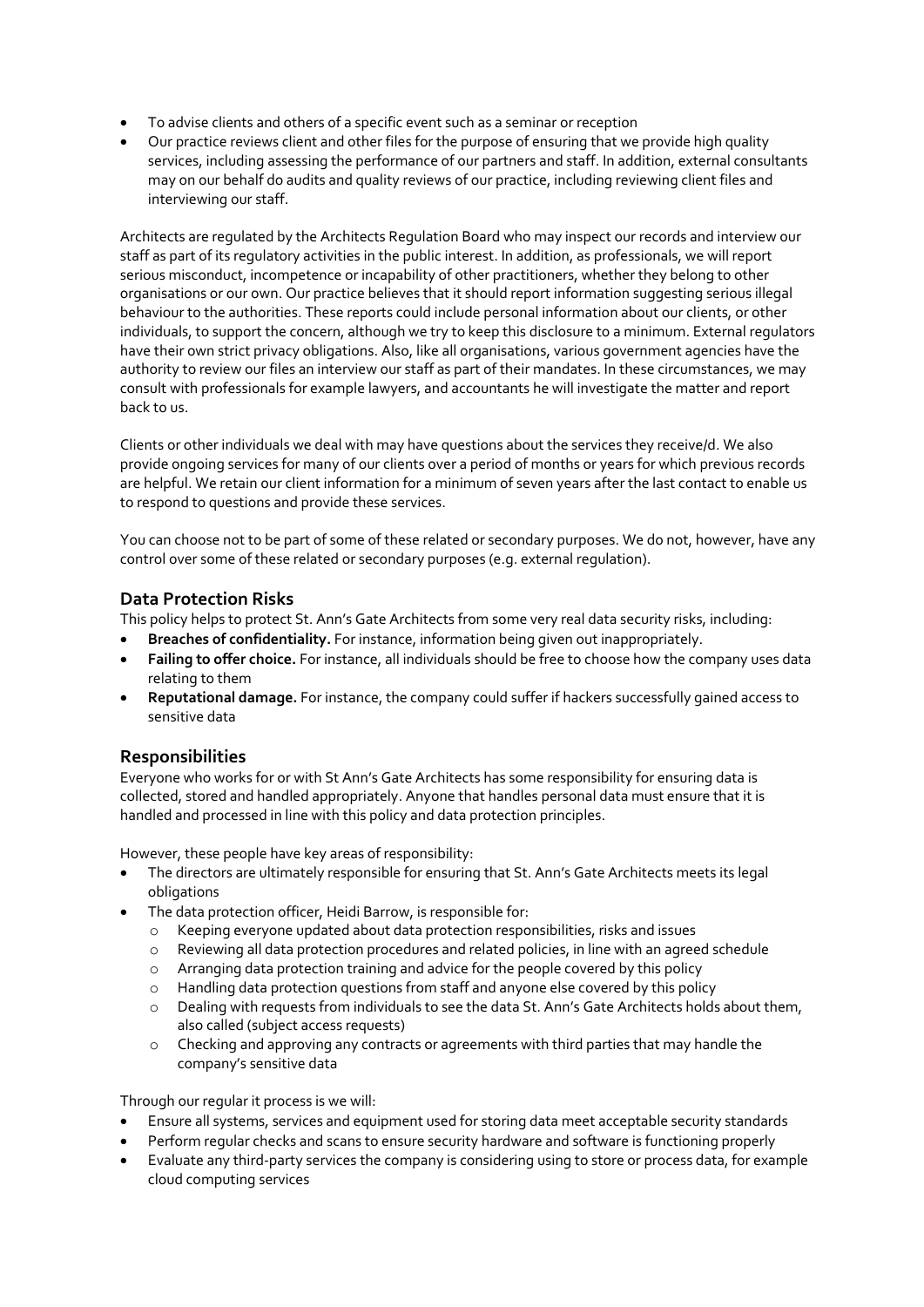## **Data Storage and Protecting Personal Information**

We need to retain personal information for some time to ensure that we can answer any questions you might have about the services provided and for our own accountability to external regulatory bodies. However, in order to protect your privacy, we do not keep personal information any longer than necessary.

We keep our client files for a minimum of six years(up to 17 years to allow for defects and if under deed). Our client and contact directories are much more difficult to systematically destroy, so we remove such information when we can if it does not appear that we will be contacting you again. However, if you ask, we will remove such contact information right away. We will keep any personal information relating to our general correspondence with people who are not our clients, newsletters, seminars and marketing activities for two years after the newsletter ceases publication or a seminar or marketing activity is over.

We destroy paper files containing personal information by shredding. We destroy electronic information by deleting it from our server. The trash bin of deleted electronic files is normally purged on a weekly basis and hard drives are reformatted when a computer is decommissioned. Backup tapes are no longer used for our server. Backups of our cloud storage are therefore in place. Alternatively, we may, with advanced notification send some or all of the client file to the client.

We understand the importance of protecting personal information. For that reason, we take the following steps:

- Paper information is either under supervision or secured in a locked or restricted area
- Paper information is transmitted through sealed, addressed envelopes or boxes by reputable companies
- Electronic information is either under supervision or secured by means of password protected software
- Electronic information is transmitted either through direct personal email address or is anonymised or encrypted
- Staff are trained to collect, use and disclose personal information only as necessary to fulfil their duties and in accordance with our privacy policy
- External consultants and agencies with access to personal information must provide us with appropriate privacy assurances

## **Data Use**

Personal data is of no value to St. Ann's Gate Architects unless the business can make use of it. However, it is when personal data is accessed and used that it can be at the greatest risk of loss, corruption or theft:

- When working with personal data, employees should ensure the screens of their computers are always locked when left unattended
- Personal data should not be shared informally. In particular, it should never be sent by email, as this form of communication is not secure data must be encrypted before being transferred electronically. The manager can explain how to send data to authorised external contacts
- Personal data should never be transferred outside the European Economic Area
- Employees should not save copies of personal data to their own computers. Always access and update the central copy of any data.

#### **Data Accuracy**

The law requires St. Ann's Gate Architects to take reasonable steps to ensure data is kept accurate and up to date.

The more important it is that the personal data is accurate the greater the effort Saint Anne's gate architects should put into ensuring its accuracy.

It is the responsibility of all employees who work with data to take reasonable steps to ensure it is kept accurate and as up to date as possible.

- Data will be held in **as few places as necessary**. Staff should not create any unnecessary additional data sets
- Staff should **take every opportunity to ensure data is updated**. For instance, by confirming customers details when they call.
- St. Ann's Gate Architects will make it **easy for data subjects to update the information** St Ann's Gate Architects holds about them.